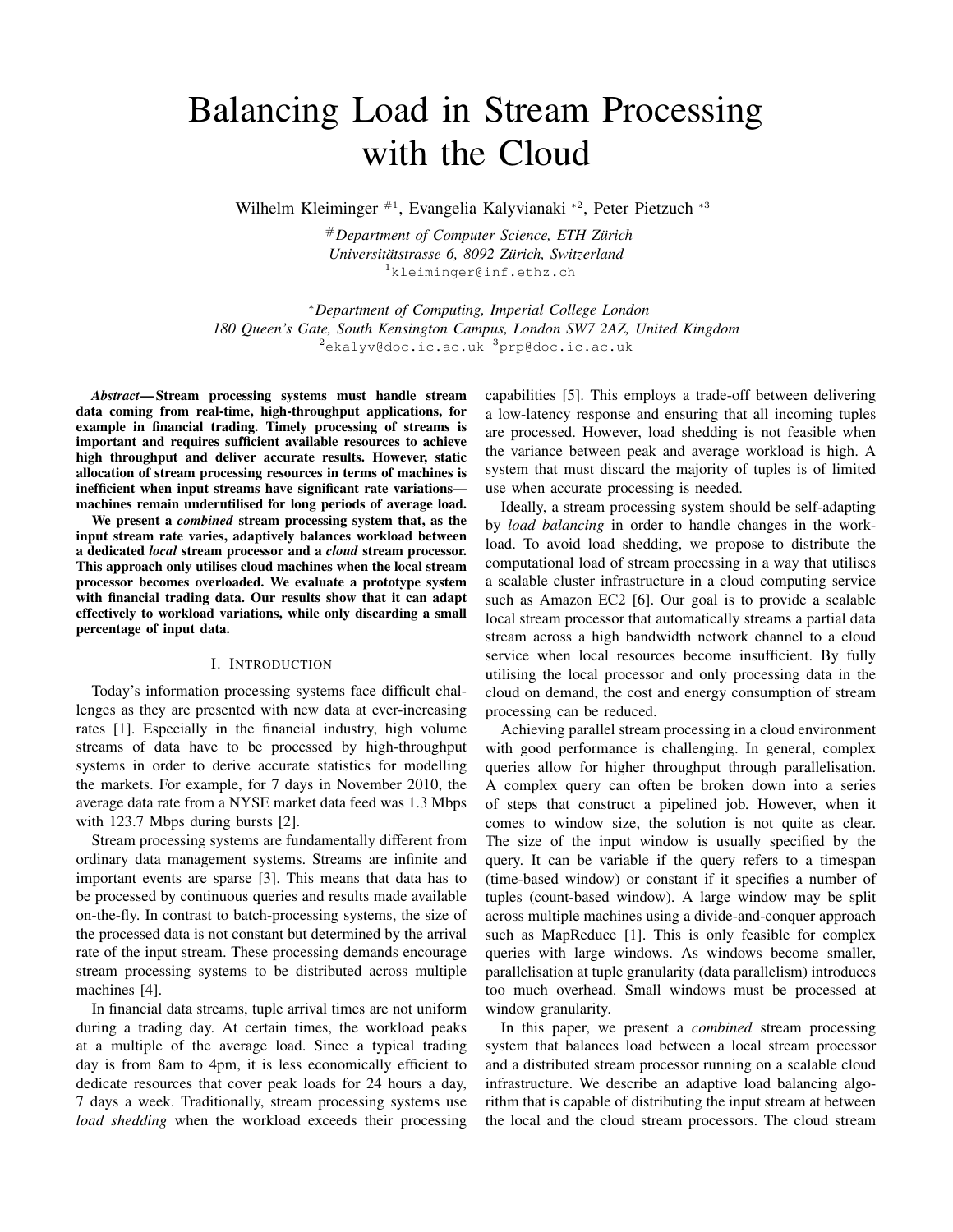processor supports stream partitioning at tuple granularity and at window granularity to parallelise the processing task. We evaluate the system using a realistic financial processing workload and show that the main factor in load balancing stream processing with the cloud is the bandwidth between the load balancer and the cloud data centre.

In the remainder of this paper, we first discuss related work in the next section. We introduce our approach for stream processing with cloud resources in Section III. In Section IV, we explain the load balancing algorithm used to support the local stream processing. We evaluate the performance our system in Section V and draw conclusions in Section VI.

## II. BACKGROUND

Scalable stream processing. Previous work on stream processing has explored the parallel execution of queries. *STREAM* is a data stream management system (DSMS) developed by Arasu et al. [7]. It uses the Continuous Query Language (CQL)—an extension of SQL. Queries are evaluated by translating them to a physical query plan that is processed by the DSMS. The distribution of the query can be achieved through placement of operators across multiple machines.

The *Mortar* stream processor [3] is geared towards processing of data from sensors. It uses an overlay network and distributes the operators over a tree to increase fault-tolerance. It supports a large number of stream sources, but there is no provision for peak load scenarios as encountered in financial data processing. Mortar supports in-network operators to reduce the amount of information sent over the network. Similar pre-processing can be done by our load balancer to increase throughput. We compress data before sending it to the cloud processor, but further bandwidth optimisations such as filtering are possible.

*Cayuga* [8] is an event processing system for handling complex streaming data. A simple extension to Cayuga scales stream processing by partitioning queries over  $n$  machines using *row/column scaling* [9]. Tuples can be routed in a round-robin fashion to different rows. However, this does not preserve dependencies for stateful queries. This approach is similar to our window-granularity approach for the simple cloud stream processor. We distribute windows over a column of processors to make efficient use of multiple machines.

Load balancing. Research on load balancing has focused on data locality. Pai et al. [10] use a single load balancer that receives requests from clients for static web content. The content is stored on a number of back-end web servers. The load balancer examines a request for a particular resource and routes it to the server with the least load. In a stream processing system, the roles are reversed because the query is fixed. The load balancer has to deal with allocating the data. This requires a robust load balancing algorithm that takes bandwidth and latency constraints into account, as well as, the processing time of the stream processor in order to utilise fully the local node and a remote cluster.



Fig. 1. Overview of combined stream processing system.

Randles et al. [11] compare different load balancing strategies in cloud computing. The emphasis lies on making the best use of resources. For example, the "honeybee foraging" algorithm probes available resources and advertises their capabilities on a distributed shared-space address board. By calculating the profitability of the individual servers (i.e. how quickly they can serve a request), the system can adjust load. Unprofitable resources are abandoned while the profitable ones are allocated more tasks. However, this assumes an environment with heterogeneous resources—in a homogeneous cloud data centre, we can assume that the capabilities of the participating nodes are known in advance. In our approach, a dedicated node in the cloud handles the reception of jobs from the load balancer.

#### III. CLOUD STREAM PROCESSING

We describe a *combined* stream processing system that uses a local stream processor to handle average loads while utilising cloud resources when faced with peak demand. The goal is to ensure efficient usage of resources for any given workload, while offering acceptable throughput and reliable processing of data.

A typical stream processing query over stock market data could notify a user about a particular stock exceeding a limit (e.g. the user is interested if Schlumberger (SLB) shares rise above \$60). However, more complex composite queries are possible—the user could ask to be notified about the aforementioned rise only if Royal Dutch Shell (RDS-A) shares dropped at the same time. This is achieved by continuously processing a *window* of financial data from these two companies. A window is defined as a set of tuples. Each tuple signifies an event—in this case, a change in the price of a share. The size of the window is determined either by a time interval (i.e. has the share price changed within the last 10 minutes), or by the specification of a tuple count. A window can be seen as a unit of work for the stream processor.

Figure 1 gives an overview of our load balancing approach. Our system consists of a front-end node running the *local* stream processor that handles average load. The distributed *cloud* stream processing system assists for peak processing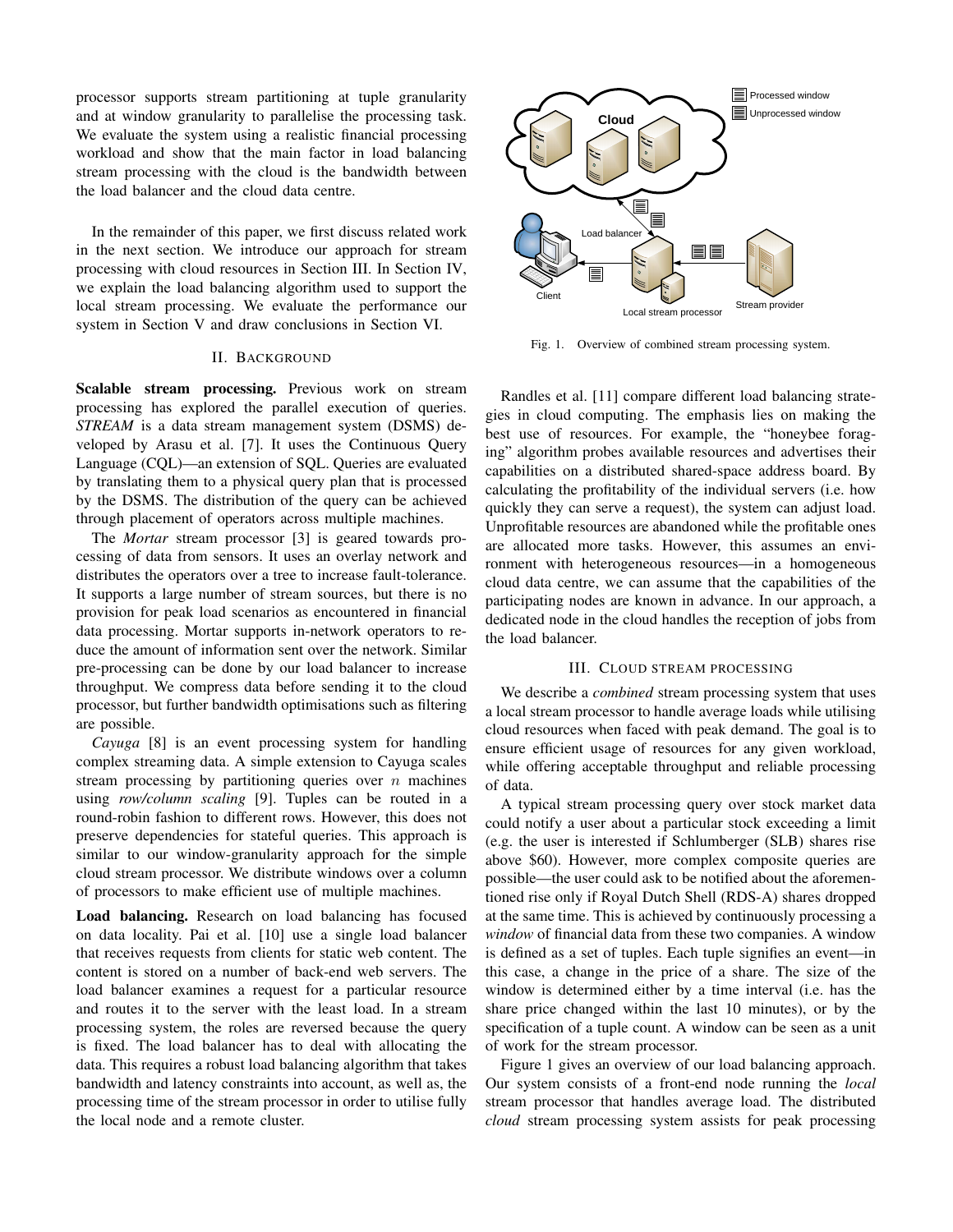demands and can scale processing across many machines. The *stream provider* delivers raw data streams to the front-end node. Clients can submit queries to access the stream data. The front-end node runs a *load balancer* that is the key component of our system. It dynamically distributes the load between the local processor and the cloud processor. In this way, cloud processing remains transparent to the user. Once stream tuples have been processed by the combined system, a result stream is delivered to the client.

In practice, such an approach requires a high bandwidth network link (e.g. 10–100 Mbps) between the local node and the cloud, otherwise the network is unable to handle bursts in the input data rate as mentioned before. The processing in the cloud is bounded by the number of windows that it receives. If the bandwidth between the local node and the cloud is not sufficient, we can only "outsource" a limited amount of data. These limitations can be overcome partly with techniques such as tuple filtering [12] and compression [13]. Our system uses the zlib compression library to reduce windows sizes prior to transmission, with an observed reduction by a factor of 6 on average.

Cloud Stream Processor. The cloud stream processor consists of a front-end node called a *JobTracker* and worker nodes called *TaskTrackers*. Its architecture is inspired by a batch processing system such as MapReduce [1]. In contrast to other stream processing systems [7], we have followed Condie et al. [14] and chosen a simple query semantics using map() and reduce() functions over the more widely used SQL-like approach. The resulting architecture allows for the seamless addition and removal of resources in a cloud environment.

The map function takes a (key, value) pair and produces a list of pairs in a different domain. These tuples are then grouped under the same key. The resulting tuples of  $(key,$ [value]) pairs are processed by the reduce function that produces output values in a (possibly) different domain.

When a user submits a query to the system, it is automatically distributed over all available TaskTrackers. The cloud stream processor manages the addition and removal of TaskTrackers to enable cloud scaling. The input stream is received by the JobTracker and then partitioned over the TaskTrackers. Once the output has been computed, the set of result tuples is sent back to the client through the JobTracker.

The cloud stream processor operates at a *window granularity*. Each TaskTracker computes the submitted query over a whole window. If  $n$  TaskTrackers are registered with the JobTracker, it is possible to compute  $n$  windows in parallel.

Given a sufficiently large window and a complex query, a cluster of machines can also parallelise the query at *tuple granularity*. In this case, the JobTracker receives a window, partitions it into equally-sized chunks, and orders the Task-Trackers to use the *map* and *reduce* functions for computing the output in parallel. As our experimental evaluation reveals, this approach does not work well because of the small size of the input window, the simplicity of the query and the overhead due the transmission of intermediate results between the nodes. These problems are discussed further in Section V.



Fig. 2. Queue management performed by load balancer. The numbers show the sequence of steps.



Fig. 3. State diagram of transitions between local and cloud-assisted stream processing.

Local Stream Processor. The local stream processor is a simplified version of the cloud stream processor. Similar to the cloud stream processor, the local stream processor uses map() and reduce() functions to compute the query over the data. Since it communicates with the load balancer over network sockets, it does not have to run on the same node as the load balancer. This means that our load balancer could be used with a different stream processor such as *Cayuga* [8].

#### IV. ADAPTIVE LOAD BALANCING

When adaptively balancing the workload between the local processor and the cloud processor, we expect the local node to process the stream most of the time. Without load balancing, the local stream processor would have to discard windows when the incoming data rate increases beyond its processing capacity. At this point, the load balancer forwards the excess windows to the cloud processor in order to sustain throughput at an increased input rate.

The operation of the load balancer using multiple queues is illustrated in Figure 2. We assume that the client fulfils a dual role of being both the stream source and consumer of the result stream. Incoming windows are added to an *input queue* (step 1). The load balancer monitors the size of this queue to decide when to make use of the cloud processor. Depending on the state of the load balancer, windows are assigned to the local stream processor, or to both, the local and the cloud stream processor (step 2). The output from both stream processors is sent to an *output queue* (step 3). The output queue is needed to ensure that the output tuples are returned in the correct order. Due to the different processing latencies between the local and the cloud stream processors, windows might have been re-ordered. In step 4, the output windows are sent back to the client.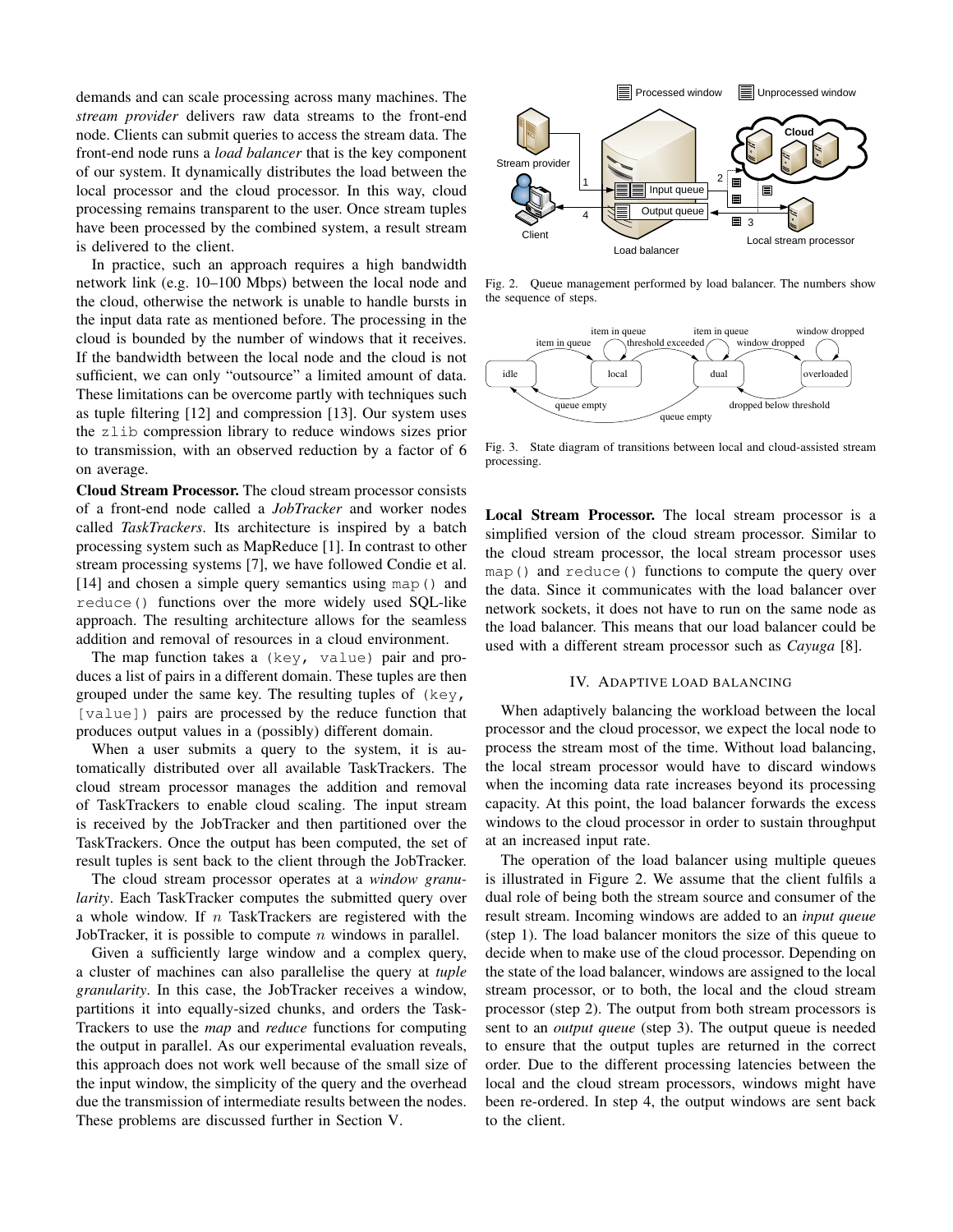States diagram. The operation of the adaptive load balancer is controlled according to the state transition diagram in Figure 3. In the initial state, the load balancer is *idle*. When a window of data is received, it is appended to the input queue and a state transition to the *local* stream processing state occurs. As long as the queue size remains below the threshold  $s_T$ , the local node can handle the demand and remains in the *local* state. If the queue becomes empty, the load balancer falls back into the *idle* state.

The threshold value must take into account processing latency as well as the number of nodes in the cloud. A high threshold means that cloud resources are used only when needed. This reduces the number of state switches and avoids unnecessary costs. However, the latency of the system is dominated by the number of queued windows. In the worst case, the size of the input queue stays constant at  $s_T - 1$ . In this case, the latency for a new window is  $s_T \times l_L$  where  $l_L$  is the processing time of the local stream processor for a single window. In our experiments in the next section, we use  $s_T = 5$ because we want to utilise fully the local processor and the 4 nodes in our test-bed cluster acting as the cloud service.

When the queue fills above threshold  $s_T$ , the load balancer transitions to the *dual* state. In this state, both the local processor and the cloud processor process the input data. As long as the queue size remains constant, the load balancer stays in this state. A decreasing queue size means that there is spare processing power. However, the balancer returns to the local state only when the queue has been completely drained. This is to ensure that the switching overhead is minimised.

When the input queue overflows even after all available resources in the cloud are used, the load balancer moves to the *overloaded* state and drops windows to handle the load. In absence of any dropped windows, the load balancer returns to the *dual* state.

#### V. EVALUATION

In this section, we evaluate how the adaptive load balancing scheme performs when supporting the local stream processor with additional capacity from the cloud. Our main goal is to explore how the load balancer uses the cloud resources to handle workload peaks in the input rate effectively without losing any data during periods of transitions.

First we show that window-granularity stream processing in the cloud outperforms the tuple-granularity approach. Then we investigate how much added capacity (in terms of total throughput) the cloud can provide in the combined system. Our results show that throughput is increased and the percentage of dropped tuples lowered by using the adaptive load balancing algorithm.

We consider the following metrics for different input rates: (a) the *percentage of dropped tuples* with respect to the total number of tuples gives an indication of the efficiency of the load balancer; (b) the *throughput* increase in the combined stream processing system when utilising the cloud infrastructure; and (c) the *CPU and memory utilisation* at the local node



Fig. 4. Tuple arrival rates during single trading day (sampled every 10 minutes).

and cloud nodes. It is desirable to keep nodes fully utilised for economical reasons.

#### *A. Experimental setup*

Both local and cloud nodes are AMD Opteron 2346 4 core machines with 4 GB of RAM and are connected by Gigabit Ethernet. In our set-up, the stream provider and client run on the same node to accurately measure total processing latency. They are implemented as a combination of Python and shell scripts. We also monitor resource utilisation of the local stream processor and the load balancer. The CPU utilisation is sampled every second and averaged across a 10 minute window.

Our dataset contains quotes for options on the Apple stock for a single trading day across multiple North American stock exchanges from 8am to 4pm. The total size of the data set is 1.6 GB, divided into 22,372,560 tuples with timestamps. The average tuple arrival time is 777 tuples per second. The average, however, is not characteristic of the actual distribution, which is shown in Figure 4: trading during the morning hours is more intensive. During the first 10 minutes, 2166 tuples arrive at the processor per second on average. This is equivalent to a stream of 173 KB/s. After that arrival time drops continuously until it reaches a trough around midday. Such changes in the arrival rate have implications for load balancing—in this setting, the cloud stream processor must become active immediately to assist in the surge of morning traffic.

Query. We use a realistic stream query that finds pairs of exchanges with the same strike price and expiry data for "put" and "call" options. This information could then be used for put/call parity arbitrage algorithms [15]. Each tuple in our dataset contains 16 comma-separated values including the strike price, expiration day, expiration year, exchange identifier and expiration month code. The first step is to re-order the input tuples to obtain (key, value) pairs with the relevant data:

key = (StrikePrice, ExpDay, ExpYear) value = (Exchange, ExpMonthCode)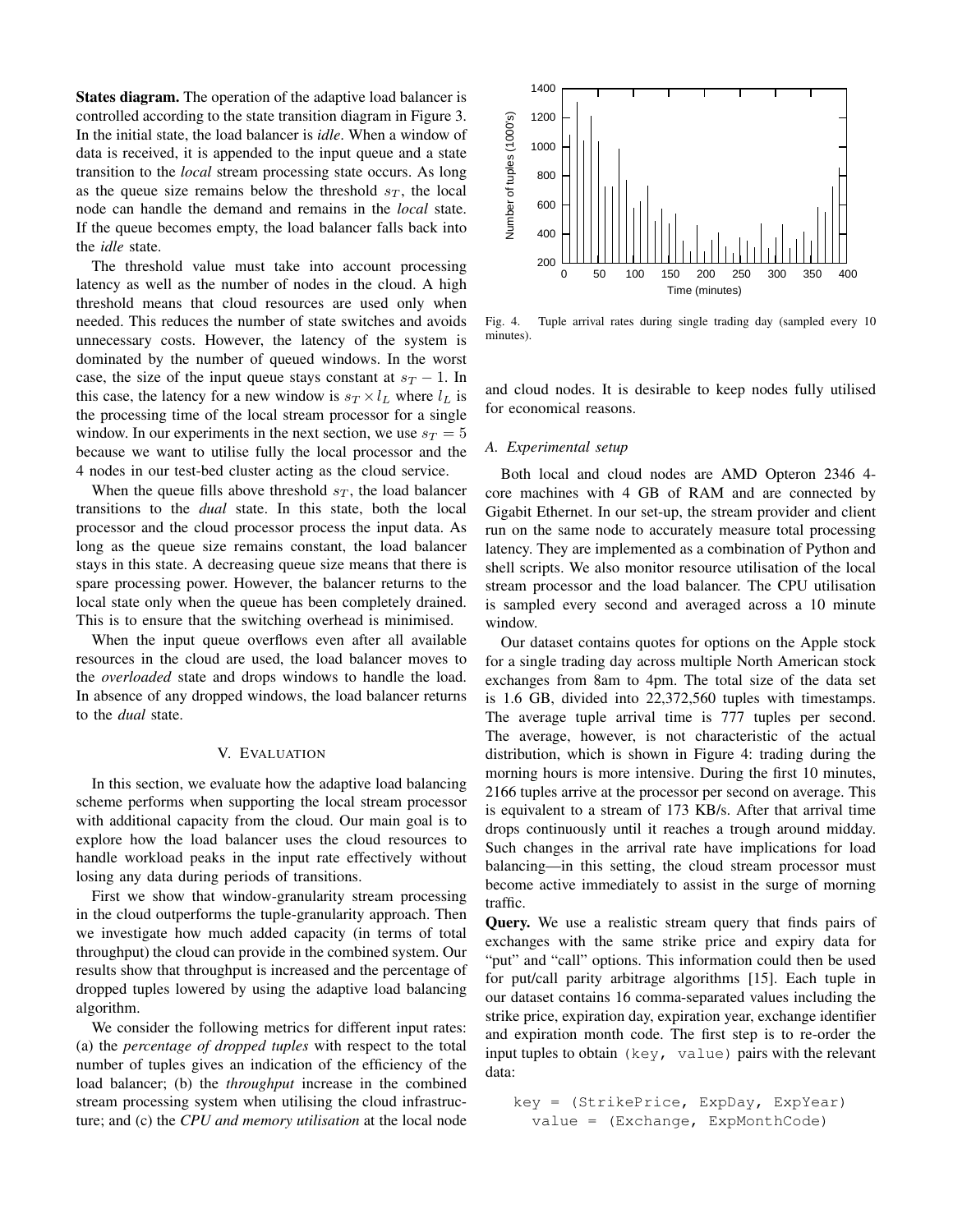TABLE I THROUGHPUT (IN KB/S) FOR STREAM PARTITIONING AT TUPLE AND WINDOW GRANULARITY.

|                | tuple-<br>granularity |       |       | window-<br>granularity |
|----------------|-----------------------|-------|-------|------------------------|
|                | window size           |       |       | window size            |
| # TaskTrackers | 100                   | 1000  | 10000 | 10000                  |
|                | 3.60                  | 11.23 | 2.50  | 23.88                  |
| $\overline{c}$ | 4.34                  | 13.58 | 2.86  | 59.83                  |
| 3              | 3.41                  | 10.98 | 2.93  | 84.44                  |
| 4              | 3.08                  | 10.31 | 3.00  | 108.16                 |

The list [(key, value)] of key-value pairs is then grouped by key to give the (key, [value]) tuples for the reduce function. The reduce function operates on one of these tuples. It ignores the key and finds pairs of exchanges with corresponding put and call options. It starts with the first value in the list and compares it to all other values. If the value is a put option, any matching call options are considered (and vice versa). Once the first entry has been compared to the remainder of the list, it continues with the next entry, ignoring duplicates. This operation is repeated for every key. The complexity of this process is  $O(n^2)$ . The paired exchanges are attached to the keys and returned as a list of  $(key, [parity])$  pairs, where

```
parity = [( (Exchange<sub>-1</sub>, ExpMonthCode<sub>-1</sub>),
      (Exchange<sub>-2</sub>, ExpMonthCode<sub>-2</sub>))].
```
The output of the map function is concatenated to give the final output of the algorithm.

#### *B. Tuple vs window granularity*

In this section, we compare partitioning at tuple and window granularities, as used by the cloud stream processor to process stream data in parallel. The processing is performed by the TaskTrackers of the cloud stream processor.

We first consider the tuple granularity approach. Table I shows the maximum throughput obtained for different window sizes when increasing the number of TaskTrackers from one to four. For all cases, the data is read directly from disk in order to measure only the processing latency. Increasing the number of TaskTrackers for small window sizes of less than 10,000 tuples reduces the throughput of the system. This is because the communication overhead involved when the TaskTrackers exchange intermediate results is higher than the processing latency of a single TaskTracker. However, our system benefits from larger window sizes (10,000 tuples). Increasing the number of TaskTrackers improves the throughput up to 20% in the case of four TaskTrackers.

To better understand the cause of this small improvement, we observe the CPU utilisation of the cloud nodes. For two TaskTrackers, most of the CPU time is spent on the JobTracker, with the TaskTrackers idling at around 10% during peak load times. Adding more TaskTrackers results in a similar behaviour where the utilisation is less than 10%. Distributing data by the hash of the input keys and thus avoiding the



Fig. 5. CPU utilisation for window granularity.

communication overhead is not possible. The keys during the *map* and *reduce* phases are not necessarily identical. Thus, in order to remove the need for communicating intermediate results after the map phase, we ran the map function in the JobTracker. As in our case, the map function merely re-orders the tuples, which can be achieved with little overhead. The benefit was relatively small and only increased the throughput by a factor of 2 for a window size of 10,000 tuples.

In summary, although a larger window improves system scalability, tuple granularity is not efficient—the bulk of the processing time is spent in the JobTracker partitioning tuples. The TaskTrackers remain mostly idle for this simple query and thus do not use cloud resources for increased throughput. Due to the fact that the TaskTrackers are unaware of how the window is split, the intermediate data is always communicated back to the JobTracker after the reduce phase. This explains the difference in the single node runs of the tuple- and windowgranularity approaches.

Table I also shows the throughput when partitioning at window granularity. For a window size of 10,000 tuples, the throughput increases significantly with the number of TaskTrackers. Figure 5 shows how the window granularity approach effectively utilises cloud resources as more Task-Trackers are added for parallel processing. Each TaskTracker uses on average between 60% and 80% of available CPU time. For the rest of the evaluation, we use the window granularity approach to process data in the cloud because it scales well with the number of additional cloud nodes executing TaskTrackers.

#### *C. Adaptive load balancing*

Next we evaluate the load balancer as it propagates windows to the cloud stream processors and uses more cloud resources with increasing input rates.

Figure 6 shows the throughput of the combined stream processor with four TaskTrackers when input rates increase. The graph is divided into three areas: (a) the throughput due to the local processor only (lower area of the graph); (b) the throughput due to the cloud processor only (middle area of the graph); and (c) the throughput corresponding to lost/dropped